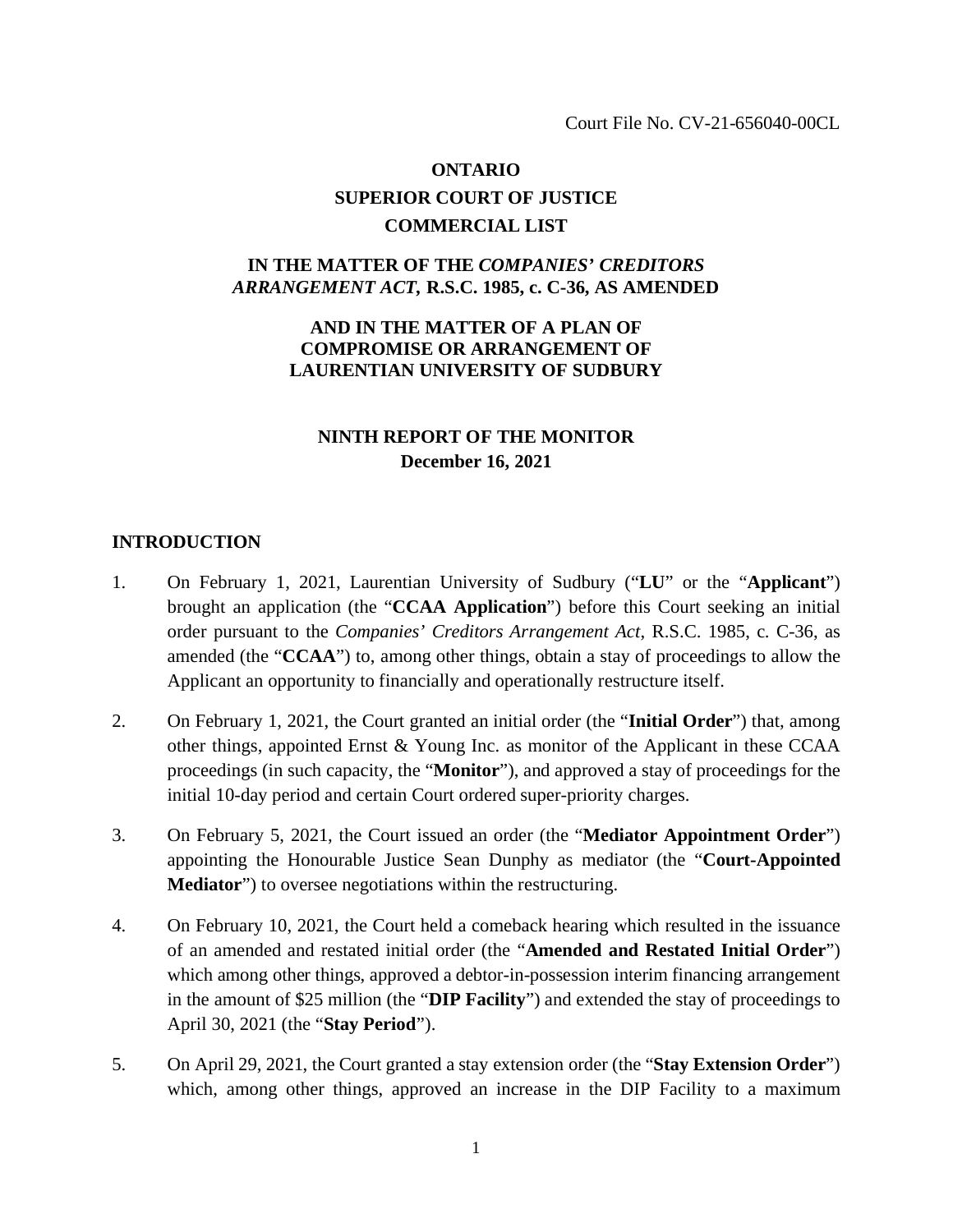principal amount of \$35 million (the "**Amended DIP Facility**") and extended the stay of proceedings to August 31, 2021.

- 6. On May 31, 2021, the Court granted a claims process order (as amended and restated from time to time, the "**Claims Process Order**") which, among other things, established a process whereby the Monitor, in conjunction with the Applicant, would (a) call for certain claims of creditors and establish bar dates by which such claims must be filed, (b) determine Claims (as defined in the Claims Process Order) for voting and distribution purposes in relation to a plan of compromise or arrangement to be presented by the Applicant at a future date (the "**Plan**"), and (c) develop a process for dealing with compensation claims, including establishing a methodology for calculating the compensation claims (collectively, the "**Claims Process**").
- 7. On August 17, 2021, the Court granted an order (the "**Compensation Claims Process Order**") approving the methodology to calculate Compensation Claims, other than Third Party RHBP Claims, (as those terms are defined in the Compensation Claims Process Order) and a process for notification and claims processing to determine Compensation Claims for voting and distribution purposes in relation to a Plan.
- 8. On August 27, 2021, the Court granted an Order (a) extending the stay of proceedings to January 31, 2022; and (b) approving an amendment to the Amended DIP Facility which, among other things, extended the Maturity Date (as defined in the Amended DIP Facility) to January 31, 2022.
- 9. On October 1, 2021, the Court granted an Order amending the Compensation Claims Process Order to reflect revisions to the Order and Methodology related to the Third Party RHBP Claims (as defined in the amended Compensation Claims Process Order).

## **PURPOSE**

- 10. The purpose of this Ninth Report of the Monitor (the "**Ninth Report**") is to provide information to the Court with respect to the following:
	- a) the Applicant's request for an order (the "**Claims Officers Order**") appointing the Honourable Clément Gascon, the Honourable J. Douglas Cunningham, Q.C., and W. Niels Ortved (collectively, the "**Claims Officers**" and each individually, a "**Claims Officer**") as claims officers to assist in the determination of disputed claims pursuant to the Claims Process Order that the Monitor may refer to any on of them; and
	- b) the Applicant's request for an order (the "**Grievance Resolution Process Order**"):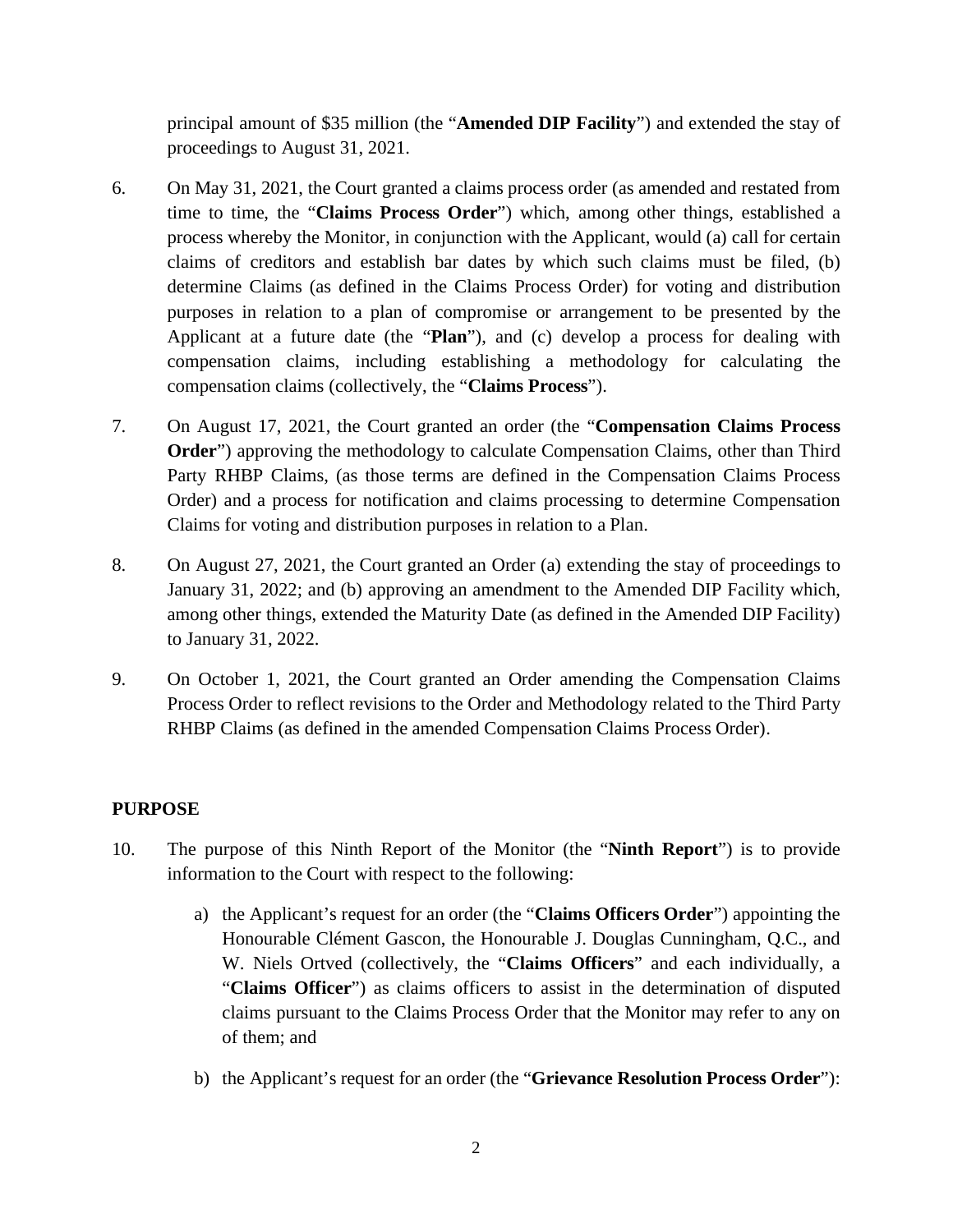- i. approving the grievance resolution process for all grievances filed by the Laurentian University Faculty Association ("**LUFA**") against the Applicant prior to October 14, 2021 and until the Applicant's emergence from this CCAA proceeding (the "**Grievance Resolution Process**");
- ii. appointing Ken Rosenberg of Paliare Roland Rosenberg Rothstein LLP (the "**Grievance Resolution Officer**") to case manage and, if necessary, determine and resolve any issues arising as a result of the Grievance Resolution Process and authorizing him to deal with any disputed Compensation Claims that arise and remain under the Compensation Claims Process Order;
- c) the Applicant's request for an order removing the cap on the Board counsel's professional fees; and
- d) the Monitor's recommendations with respect to the above.

## **TERMS OF REFERENCE AND DISCLAIMER**

- 11. In preparing this Ninth Report and making the comments herein, the Monitor has been provided with, and has relied upon, unaudited financial information, books and records and financial information prepared by the Applicant and discussions with senior management of the Applicant ("**Management**") (collectively, the "**Information**").
- 12. Unless otherwise indicated, the Monitor's understanding of factual matters expressed in this Ninth Report concerning the Applicant and its business is based on the Information, and not independent factual determinations made by the Monitor.
- 13. Capitalized terms not defined in this Ninth Report are as defined in the Pre-Filing Report of the Proposed Monitor, prior reports of the Monitor, the Amended and Restated Initial Order and other orders granted in the CCAA proceedings, as applicable.
- 14. On May 27, 2021 the Monitor issued its Fourth Report outlining the proposed Claims Process. Further, on August 12, 2021 and September 28, 2021, the Monitor issued its Sixth Report and Eighth Report, respectively, outlining the proposed Compensation Claims Process and certain amendments to the Compensation Claim Methodology. This Ninth Report should be read in conjunction with the Fourth, Sixth and Eighth Reports and the information provided therein.
- 15. Unless otherwise stated all monetary amounts contained herein are expressed in Canadian dollars.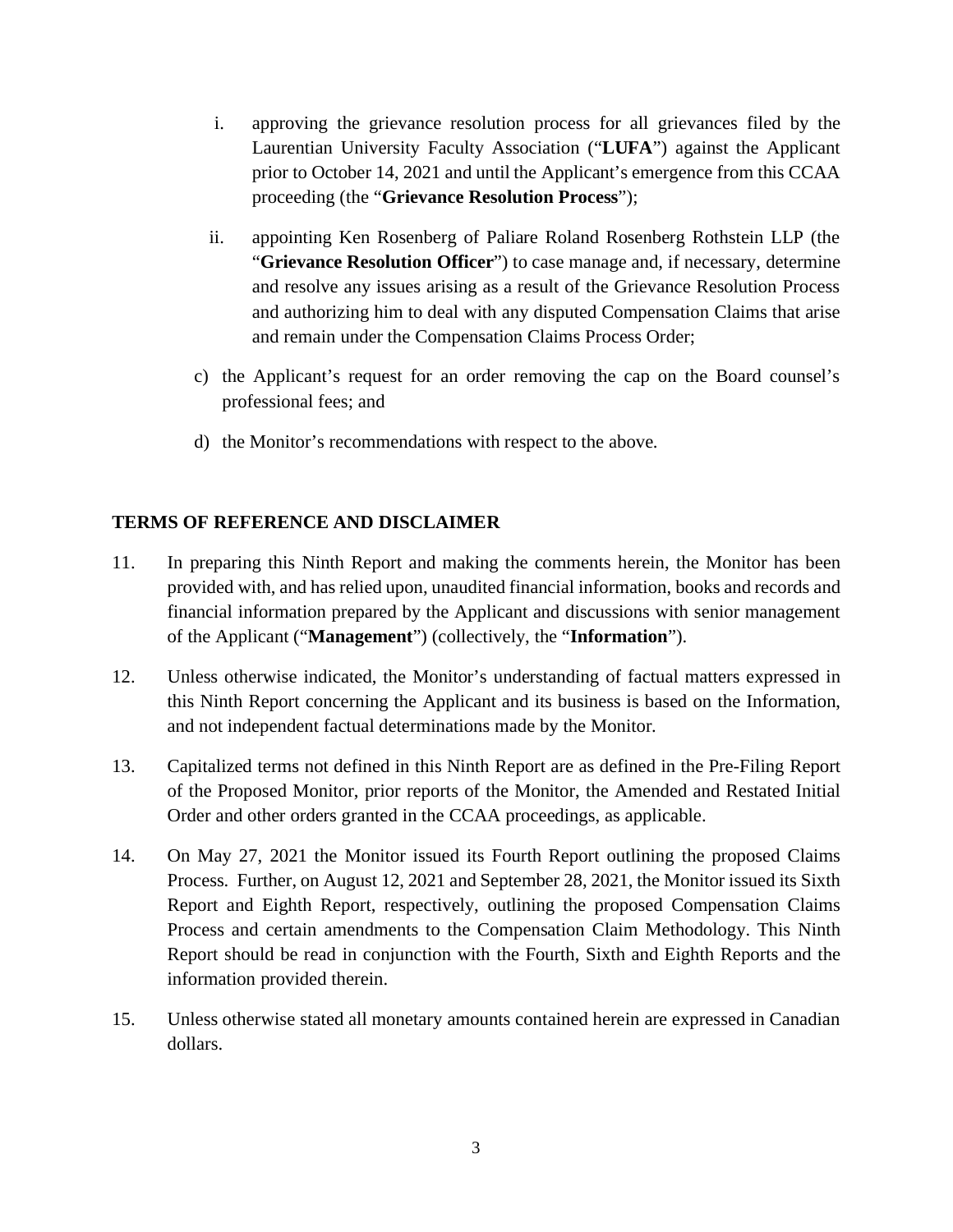#### **BACKGROUND**

- 16. On March 28, 1960, LU was incorporated under An Act to Incorporate Laurentian University of Sudbury, S.O. 1960, c. 151 C. 154 (the "**Laurentian Act**").
- 17. LU is a non-share capital corporation and a registered charity pursuant to the *Income Tax Act*, R.S.C. 1985, c.1 (the "**Income Tax Act**"). Pursuant to Section 149 of the *Income Tax Act*, LU is exempt from the payment of income tax because of its status as a registered charity. As a registered charity, LU also receives donations and issues tax receipts to donors.
- 18. LU is a publicly funded, bilingual and tricultural post-secondary institution. Its operations are located in the City of Greater Sudbury, Ontario. LU has consistently been one of the largest employers in Sudbury.
- 19. As described in the affidavit of Dr. Robert Haché sworn January 30, 2021, the governance structure of LU is bi-cameral. It has a Board of Governors (the "**Board**") and a Senate (the "**Senate**"), both of which derive their powers from the Laurentian Act. The Board, and the President and Vice-Chancellor generally have powers over the operational and financial management of LU, whereas the Senate is responsible for decisions in respect of educational policy at LU.
- 20. Prior to this CCAA proceeding, LU had relationships with certain independent federated universities, including the University of Sudbury ("**SU**"), the University of Thorneloe ("**Thorneloe**") and Huntington University ("**Huntington**") (collectively, the "**Former Federated Universities**"). On April 1, 2021, LU delivered Notices to Disclaim or Resiliate to each of the Former Federated Universities pursuant to section 32 of the CCAA (the "**Notices of Disclaimer**"). The Notices of Disclaimer became effective on May 2, 2021.
- 21. Further background information with respect to the Applicant is described in the Pre-Filing Report and prior Reports of the Monitor.

## **APPOINTMENT OF CLAIMS OFFICERS**

- 22. On May 31, 2021, the Court issued the Claims Process Order, which provided for a process to call for and determine the validity and quantum of the claims against the Applicant and its Directors and Officers.
- 23. The Claims Process (together with the Compensation Claims Process) has resulted in approximately 1,500 claims in the aggregate amount of approximately \$360 million being asserted. The Monitor, with the assistance of the Applicant, is reviewing the claims filed against the Applicant and its Directors and Officers. Although the exact number is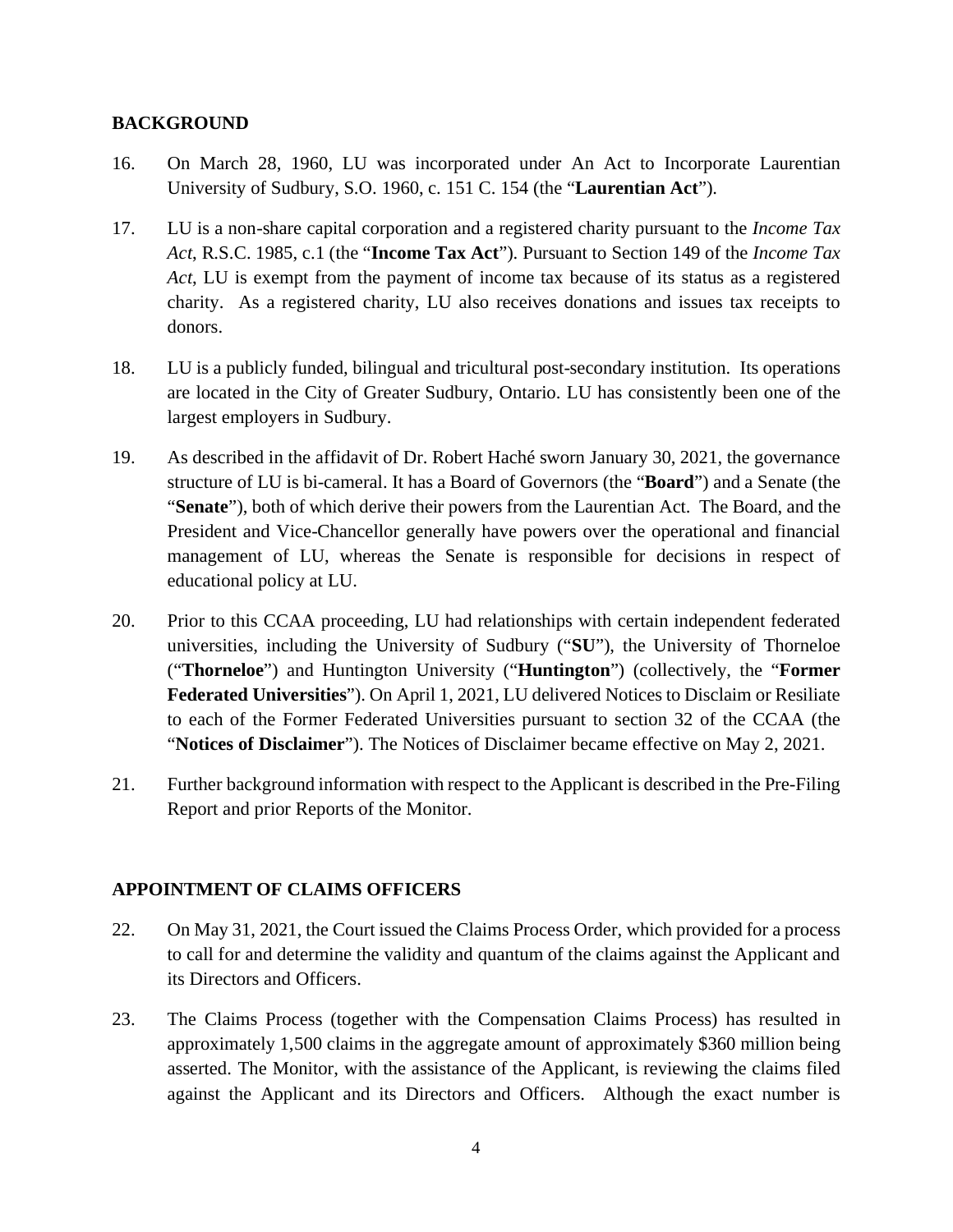unknown at this time, it is anticipated that there will be several disputed claims (the "**Disputed Claims**"). The majority of Disputed Claims will likely be resolved consensually and without the aid of a Claims Officer. However, a number of the Disputed Claims are complex and significant enough in quantum that they will require the involvement of a Claims Officer or the Court to determine. The Monitor proposes that all or a significant number of such Disputed Claims (other than disputed Compensation Claims) that cannot be resolved be referred to the Claims Officers for determination at first instance.

- 24. Pursuant to paragraph 37 of the Claims Process Order, either the Applicant or the Monitor is authorized to bring a motion to seek an order appointing Claims Officers to assist in the determination of any or all Disputed Claims.
- 25. The Applicant has proposed the following individuals to act as Claims Officers:
	- a) *The Honourable Clément Gascon* former Supreme Court of Canada Justice and fluently bilingual in both English and French. He has extensive experience in insolvency matters;
	- b) *The Honourable J. Douglas Cunningham, Q.C.* former Associate Chief Justice for the Ontario Superior Court of Justice. He has broad experience from two decades of serving as a Justice of the Ontario Superior Court and is a resident arbitrator and mediator with Arbitration Place; and
	- c) *W. Niels Ortved* member of Arbitration Place. He was previously a senior partner for over 35 years in the litigation group at McCarthy Tétrault, with a wide range of experience in corporate and commercial claim matters including insolvency.
- 26. A copy of the Curriculum Vitae ("**CV**") for each of the proposed Claims Officers is attached as Exhibit "**D**" to the Affidavit of Dr. Robert Haché dated December 13, 2021.
- 27. The Monitor has reviewed the CV of each of the proposed Claims Officers, has spoken to the proposed Claims Officers and consulted with its legal counsel as well as legal counsel for the Applicant regarding the reputation and relevant experience of the proposed parties. The Monitor is of the belief that each Claims Officer is sufficiently knowledgeable and experienced in insolvency and claims resolution matters to competently act in such capacity.
- 28. Due to the expected number of Disputed Claims and the Monitor's understanding of the time that the proposed Claims Officers have to dedicate to this process, the Monitor is of the view that three Claims Officers are required and that it is prudent and most efficient to seek this Court's appointment of the Claims Officers now, rather than return to the Court for appointment of claims officers once Disputed Claims arise. This will allow the scheduling, process and coordination of the Disputed Claims to already be in place.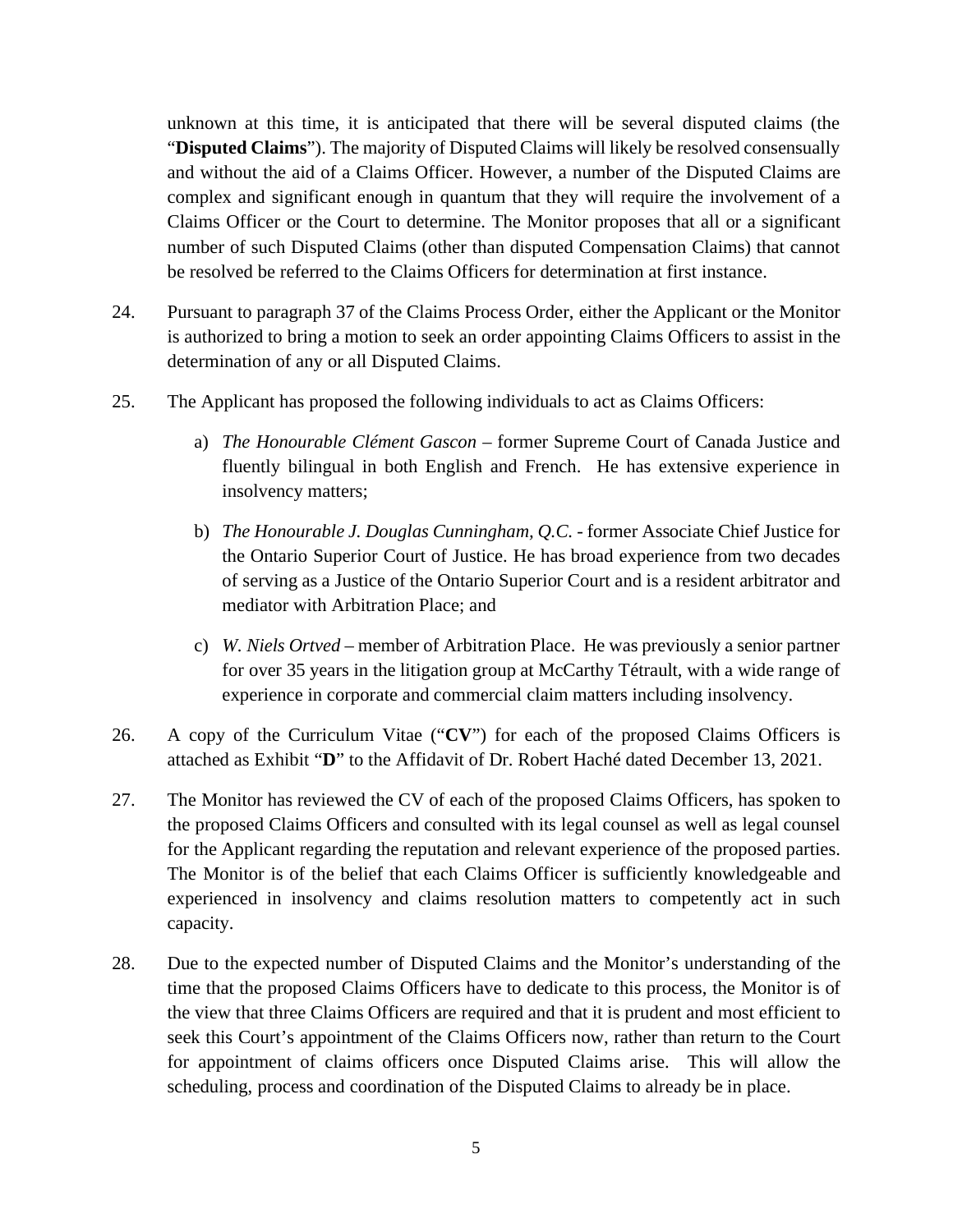29. The fees and expenses incurred by the Claims Officers in undertaking the mandate pursuant to this Order, including any staff or other lawyers reasonably required by the Claims Officers to assist with the mandate, at their standard hourly rates for similar matters as approved by the Monitor, shall be paid by the Applicant upon receiving a direction from the Monitor.

#### **GRIEVANCE RESOLUTION PROCESS**

- 30. On August 17, 2021, the Court granted the Compensation Claims Process Order, as amended on October 1, 2021. The Compensation Claims Process Order applies to, among others, claims by any union in respect of grievances under any collective agreement to which the Applicant is party, whether such grievance arose prior to or after the date of the Initial Order and is in respect of any matter that:
	- a) is based in whole or in part on facts existing prior to the Filing Date, related to a time period prior to the Filing Date ("**Pre-Filing Grievances**"); or
	- b) arises as a result of the restructuring of the Applicant prior to the date of the Compensation Claims Process Order ("**Restructuring Grievances**").
- 31. On or before October 14, 2021, LUFA filed 36 new grievances (collectively, the "**October 14 Grievances**"). The Monitor notes that while the October 14 Grievances were filed prior to the Compensation Claims Bar Date, they were not filed in the form of a Notice of Dispute as contemplated in the amended Compensation Claims Process Order. For the purposes of the proposed Grievance Resolution Process, certain of the October 14 Grievances (other than ordinary course, non-material post-filing grievances) shall be treated as Grievance Claims (as defined in the amended Compensation Claims Process Order) as if filed by way of Notice of Dispute prior to the Compensation Claims Bar Date.
- 32. As of the date of this Ninth Report, three grievances have been withdrawn or resolved. The balance of the October 14 Grievances remain unresolved. These grievances must be resolved in a timely manner because their outcome may have a material impact on the Plan that the Applicant will be able to put before its creditors.
- 33. To be able to appropriately address the remaining unresolved grievances, it is necessary to first classify the October 14 Grievances as: (i) Pre-Filing Grievances, (ii) Restructuring Grievances, or (iii) grievances arising based on facts and circumstances that occurred subsequent to the Filing Date and do not relate to the restructuring of the Applicant (the "**Post-Filing Grievances**").
- 34. For Post-Filing Grievances, the Applicant and Monitor believe that it is also necessary to further determine if any Post-Filing Grievances are material due to the fact that they may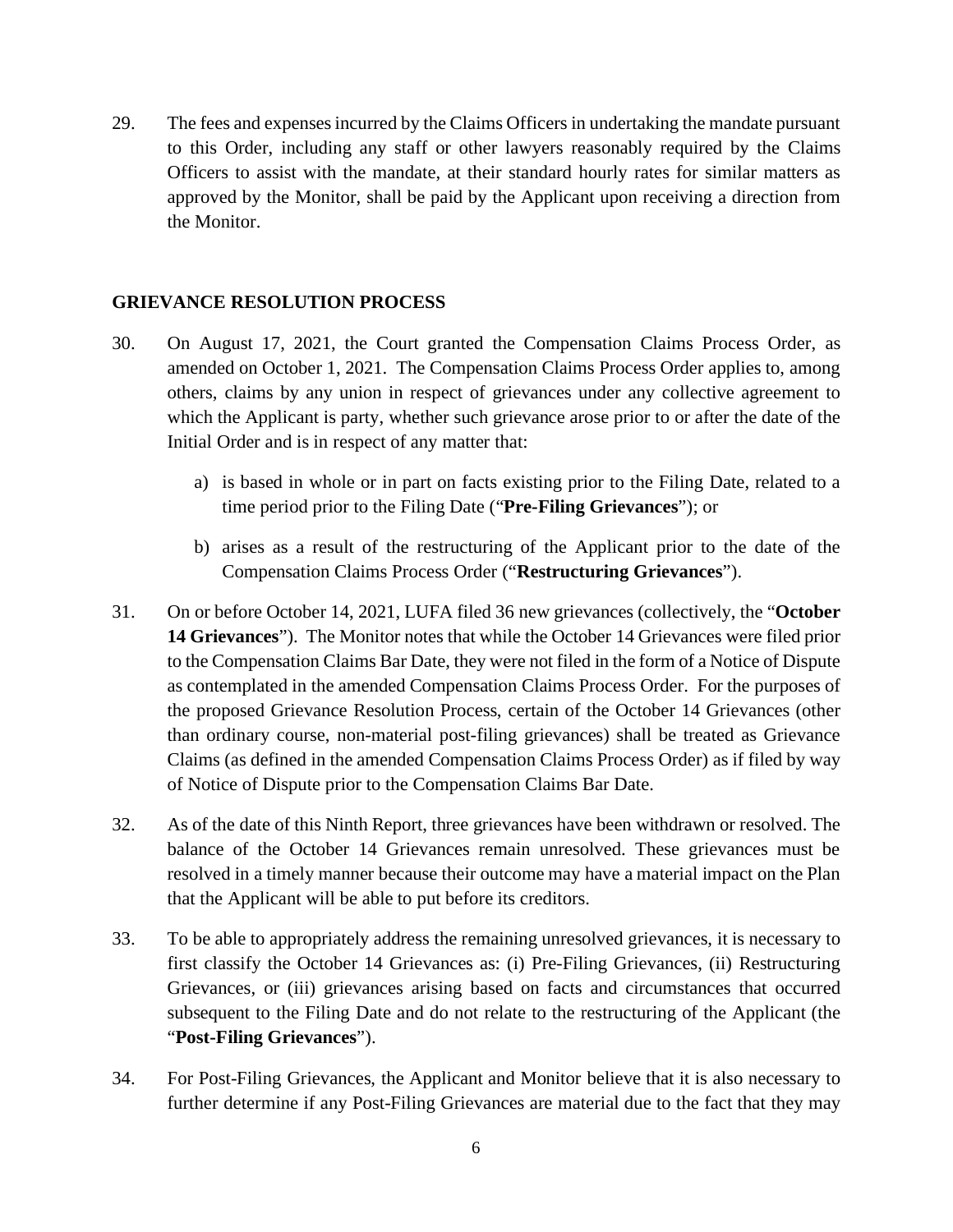jeopardize the ordinary course operations of the Applicant or may jeopardize the restructuring of LU ("**Material Post-Filing Grievances**"). The Monitor notes that while the Compensation Claims Process Order did not specifically address this subcategory of grievances, the Grievance Resolution Process includes Material Post-Filing Grievances and proposes that such grievances be addressed within the CCAA proceedings, given the potential material effect of such grievances on the operations of the Applicant as it exits CCAA.

- 35. The classification of the October 14 Grievances affects the manner that the grievances may be addressed under a Plan, including whether any monetary award that could arise from a determination of the grievance is subject to compromise.
- 36. After preliminary review of the October 14 Grievances, the Applicant made a number of requests to LUFA for additional particulars regarding certain of the October 14 Grievances to assist in the categorization of the grievances. LUFA provided some particulars for certain of the October 14 Grievances, however, additional particulars from LUFA are required before certain of the October 14 Grievances can be properly classified. This is addressed in the proposed Grievance Resolution Process.
- 37. In an effort to advance the classification and resolution of the October 14 Grievances in an efficient and timely manner, the Applicant and Monitor have developed a Grievance Resolution Process to be complied with by both the Applicant and LUFA with respect to the October 14 Grievances. The Grievance Resolution Process is attached as Exhibit "**E**" to the Affidavit of Dr. Robert Haché dated December 13, 2021 and as Schedule "**A**" to the Grievance Resolution Process Order attached at Tab 4 of the Applicant's Motion Record dated December 13, 2021.
- 38. Issues relating to the manner in which grievances would be categorized and determined were addressed in correspondence following the receipt of the October 14 Grievances and on December 10, 2021, counsel to the Monitor provided counsel to LUFA with the proposed Grievance Resolution Process.
- 39. The proposed Grievance Resolution Process outlines a schedule to allow for a determination of the classification of the October 14 Grievances by January 14, 2022, and an ultimate resolution of Pre-Filing Grievances, Restructuring Grievances and Material Post-Filing Grievances by February 25, 2022, or such later date as agreed to by the proposed Grievance Resolution Officer. Non-material Post-Filing Grievances are anticipated to be resolved by no later than April 29, 2022 pursuant to the proposed Grievance Resolution Process.
- 40. In respect of any Material Post-Filing Grievances filed after October 14, 2021, the timeline to address particulars, classification and resolution shall be addressed on an individualized basis with the assistance of the Grievance Resolution Officer. Any Pre-Filing Grievances,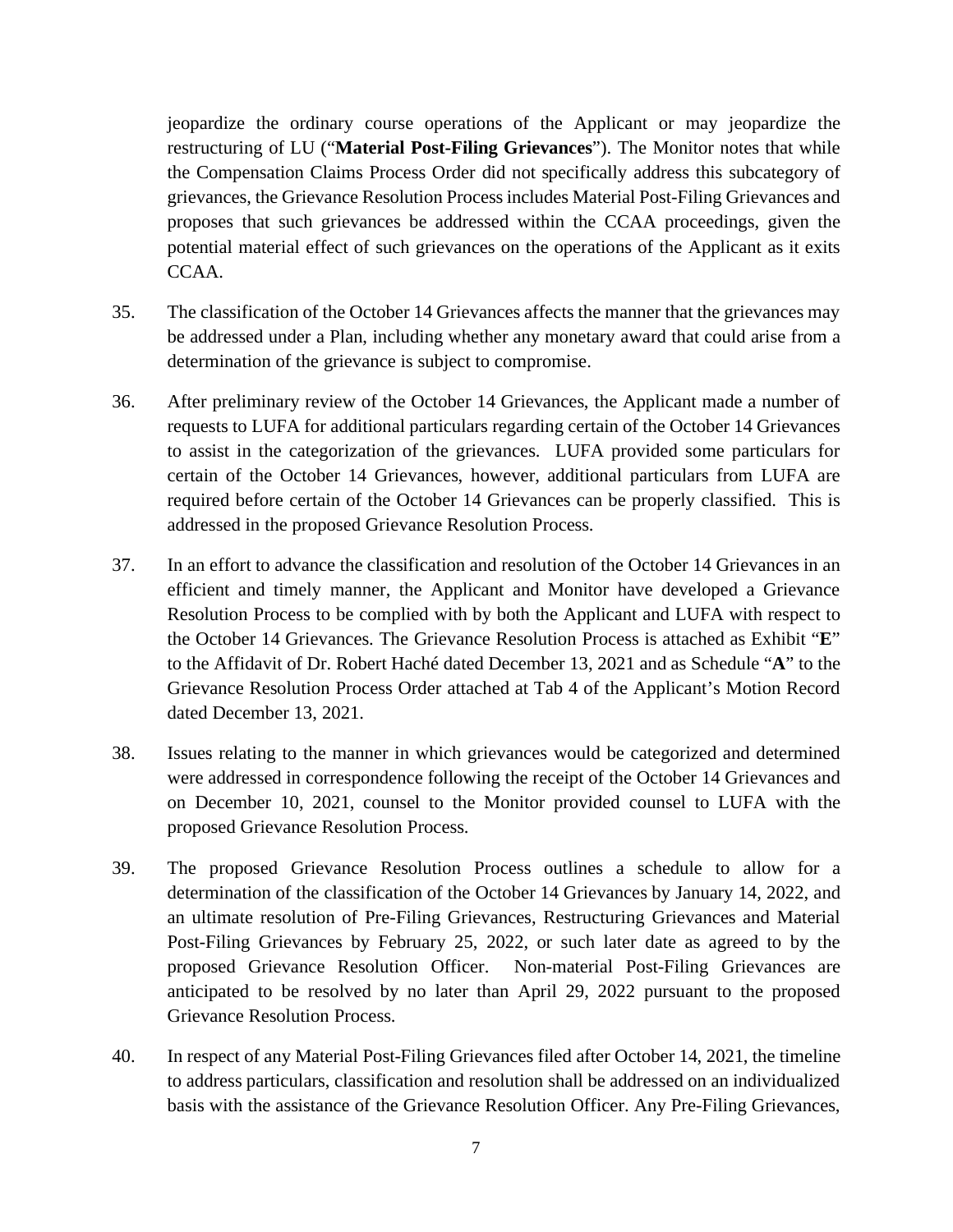Restructuring Grievances or Material Post-Filing Grievances must be determined before the Applicant emerges from its CCAA proceeding.

- 41. The Grievance Resolution Process proposes that the Monitor will first determine the classification of grievances. If there is a dispute regarding the Monitor's classification, the disputes shall be referred to the Court-Appointed Mediator for mediation. If the parties are unable to agree to the classification of the grievances, the Court-Appointed Mediator will have the authority to make a determination solely in respect of that classification and such decision shall be final and binding.
- 42. The Grievance Resolution Process proposes Pre-Filing Grievances, Restructuring Grievances and Material Post-Filing Grievances will then be addressed by the Grievance Resolution Officer, and that the Grievance Resolution Officer will have the authority to establish a procedure for the determination of any issue related to the Grievance Resolution Process.
- 43. The Grievance Resolution Officer will not participate in the determination of the nonmaterial Post-Filing Grievances. The Grievance Resolution Process provides that such grievances will proceed in the ordinary course pursuant to the Applicant's collective agreement with LUFA, and any disputes that cannot be resolved by the parties will be referred to a labour arbitrator. The arbitrator will have the authority to case manage any such grievances pursuant to the *Labour Relations Act*, 1995, S.O. 1995, c. 1, Sched. A, as amended.
- 44. As contemplated in the Claims Process Order and Compensation Claims Process Order, the Monitor will also remain involved in reviewing Grievances Claims, as filed.

## **Appointment of Grievance Resolution Officer**

- 45. The proposed Grievance Resolution Process contemplates the appointment of a Grievance Resolution Officer to hear and determine all Pre-Filing Grievances, Restructuring Grievances and Material Post-Filing Grievances and have the authority to establish a procedure for the determination of any issue related to the Grievance Resolution Process. The Grievance Resolution Officer will also be authorized to deal with any disputed Compensation Claims that arise and remain under the Compensation Claims Process Order.
- 46. After considering the availability and experience of individuals who may be suitable to serve as Grievance Resolution Officer, the Monitor and Applicant propose that Ken Rosenberg of Paliare Roland Rosenberg Rothstein LLP be appointed as Grievance Resolution Officer. A copy of Mr. Rosenberg's CV is attached as Appendix "**A**".
- 47. The Monitor and Applicant are of the belief that the proposed Grievance Resolution Officer is sufficiently knowledgeable and experienced in grievance resolution matters to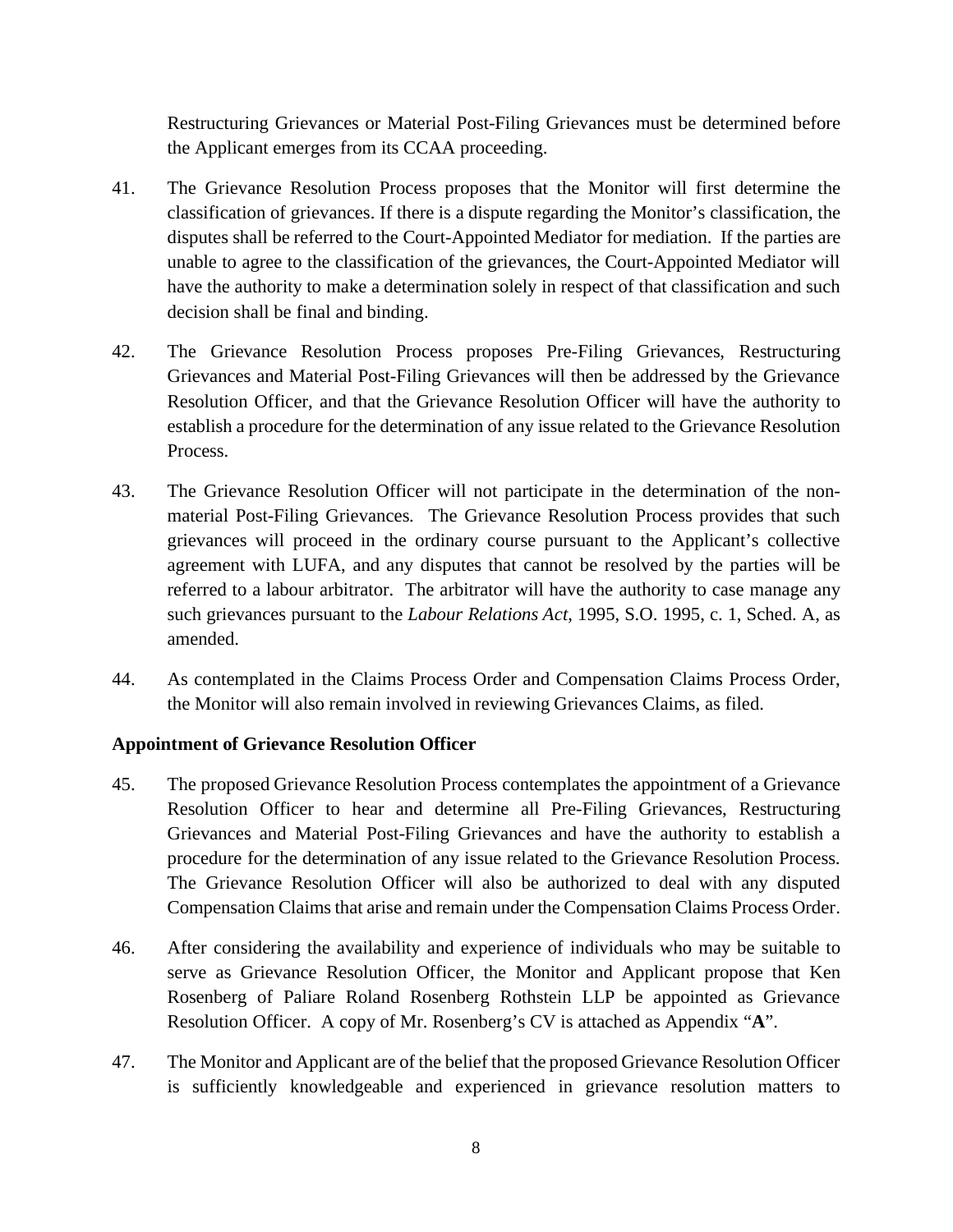competently act in such capacity. He is well known to the Labour and Restructuring bars and to this Court.

48. The fees and expenses incurred by the Grievance Resolution Officer, including any staff or other lawyers reasonably required by the Grievance Resolution Officer to assist with the mandate, are to be at their standard hourly rates for similar matters as approved by the Monitor. The Applicant will pay such fees and expenses upon receiving a direction from the Monitor.

#### **REMOVAL OF CAP ON BOARD COUNSEL'S PROFESSIONAL FEES**

- 49. Paragraph 36 of the Amended and Restated Initial Order limited the amount of fees that could be incurred by independent counsel to the Board of Governors of the Applicant ("**Board Counsel**") to a maximum amount of \$250,000 plus HST, pending further Order of the Court.
- 50. Pursuant to an Endorsement of Chief Justice Morawetz dated May 31, 2021, the maximum amount of fees that could be incurred by Board Counsel was increased to \$500,000.
- 51. Board Counsel has been, and is expected to continue to be, extremely active throughout the CCAA proceedings. Having the benefit of experienced independent counsel representing the Board as it navigates various issues in this precedent-setting CCAA proceeding has been helpful to the Applicant and the Monitor and has created efficiencies.
- 52. The Monitor has been reviewing the amount of professional fees incurred by Board Counsel and will continue to do so and report to the Court from time to time.
- 53. It is the Monitor's view the Applicant's request for the removal of the cap on the Board Counsel's professional fees is reasonable in the circumstances and will allow the Board's counsel to continue to assist the Board through the CCAA process as the Applicant progress towards a Plan.

#### **MONITOR'S RECOMMENDATIONS AND CONCLUSIONS**

- 54. The Monitor believes the appointment of the Claims Officers will greatly assist in ensuring the Claims Process proceeds in an efficient and timely manner.
- 55. The Monitor believes the proposed Grievance Resolution Process represents a fair, expeditious and reasonable procedure for the classification and resolution of certain of the October 14 Grievances. The proposed Grievance Resolution Process makes adequate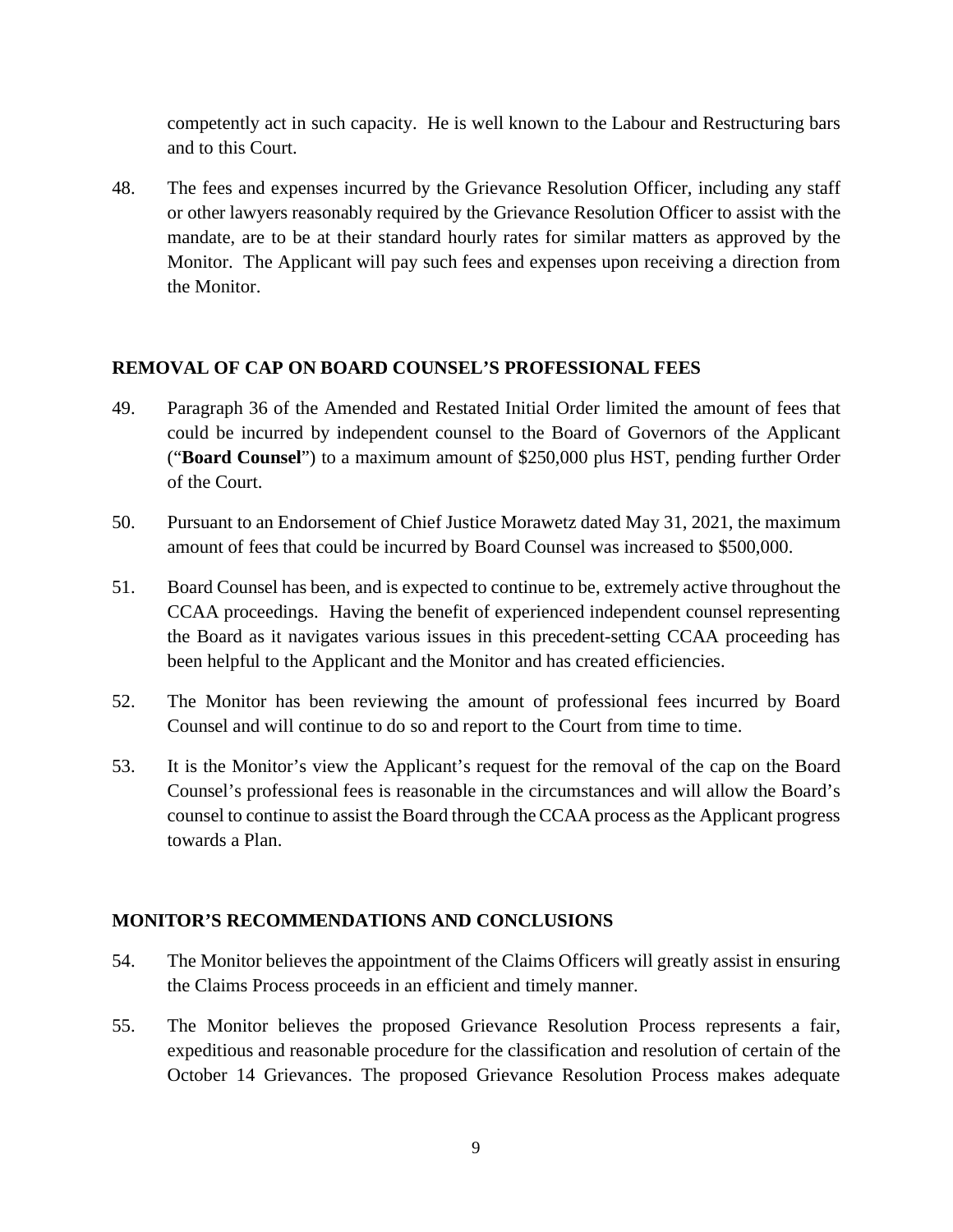resources available to complete the task and will assist in the resolution of the grievances in a timely manner and further assist the Applicant in progressing towards a Plan.

- 56. For the reasons stated herein, the Monitor supports the relief sought by the Applicant including the granting of:
	- a) The Order Appointing Claims Officers;
	- b) The Grievance Resolution Process Order; including the appointment of the Grievance Resolution Officer; and
	- c) An Order removing the cap on the Board Counsel's professional fees.
- 57. Accordingly, the Monitor recommends that the Court grant the relief sought by the Applicant.

All of which is respectfully submitted this  $16<sup>th</sup>$  day of December 2021.

**ERNST & YOUNG INC., in its capacity as Monitor of the Applicant, and not in its corporate or personal capacity** Per:

Sharon Hamit

**Sharon S. Hamilton, CPA, CA, CIRP, LIT Senior Vice President**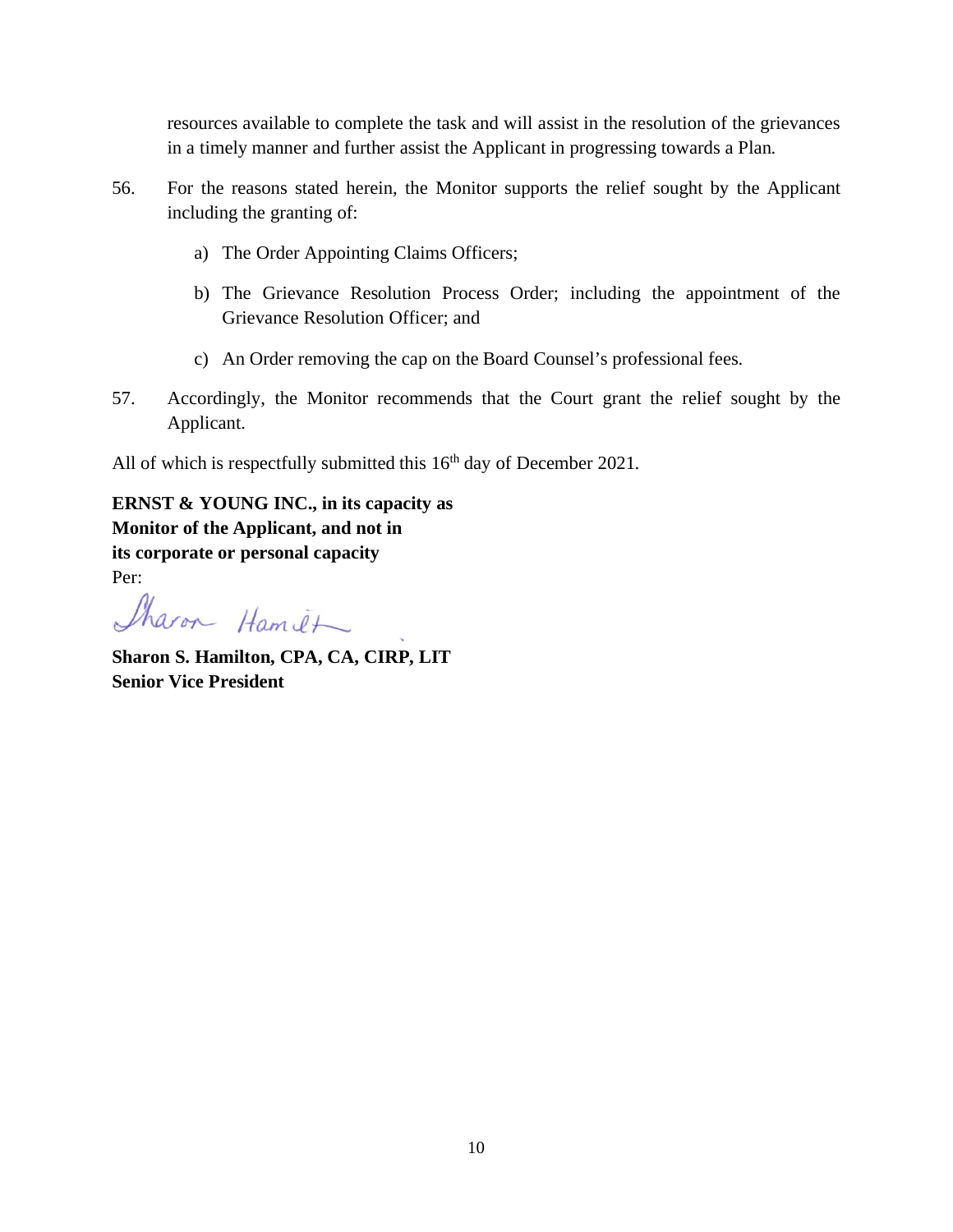**APPENDIX "A" CV of KEN ROSENBERG**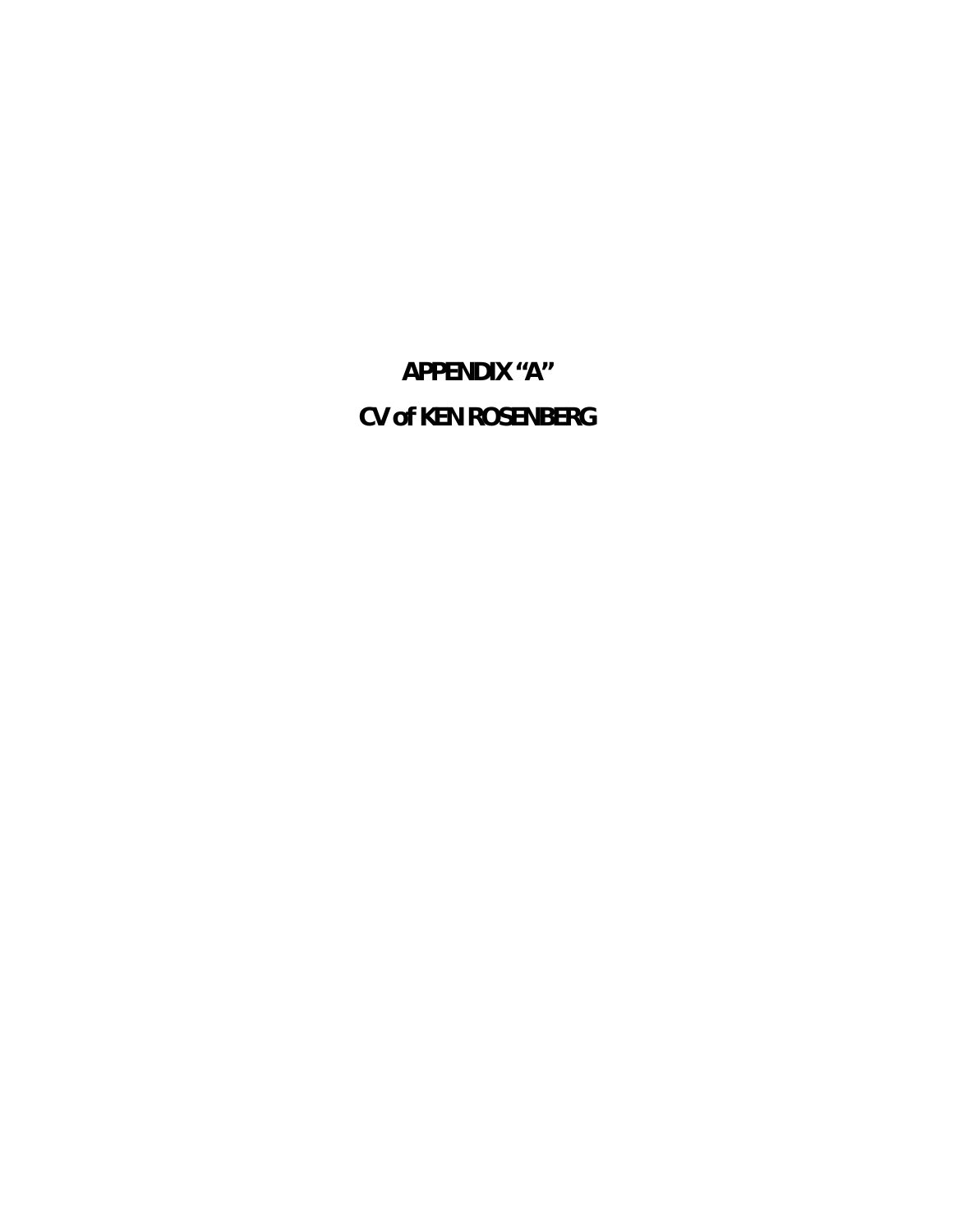# **CV OF KEN ROSENBERG**

- 2001 Present PALIARE ROLAND ROSENBERG ROTHSTEIN LLP ("PRRR")
- 1981 2001 GOWLING LAFEUR HENDERSON/Strathy's (save for 1985 to 1988)
- 1985 1988 Chief of Staff Ontario's Minister of Consumer and Commercial Relations, Minister of Financial Institutions, and the Minister of Industry, Trade and Technology

#### **EDUCATION:**

- 1981 Called to the Bar of the Province of Ontario
- 1976-1979 Bachelor of Law Degree, Osgoode Hall Law School, York University, Toronto
- 1976 United Nations Exchange Programme Guyana, South America
- 1973-1976 Bachelor of Arts Degree, University of Winnipeg, Winnipeg, Manitoba

Ken Rosenberg brings a strategic approach to problem-solving in business and financial disputes, including commercial litigation, insolvency litigation, class actions, administrative law/regulated industries, cross-border disputes, mediation and arbitration. Ken has acted as mediator in more than 100 cases and has also acted as an arbitrator and has conducted Superior Court Pre-trials in a project created to clear a large back log of cases. He has appeared at all levels of court in Canada and has appeared in U.S. courts.

Prominent litigation cases with significant litigation success in insolvency and corporate commercial matters, often acting for Labour unions, pension interests and/or employee groups, have included Sino-Forest Corporation, Lac Megantic Railway disaster, ABCP, Nortel, Sears, Collins & Aikman, Air Canada, Stelco 1 & 2, Algoma 1,2 & 3, MacDonald vs BMO, Pace Securities Investors Rep. action plus hundreds of civil litigation cases and administrative law cases. Ken and the Paliare Roland team successfully developed and advanced the winning "Pro Rata" theory in the approximately \$10B Nortel Allocation cross border, bi-national trial, involving many countries and estates.

After four separate elections prior to and not including 2018, Ken acted as legal counsel to Ontario's then Premier Elect, and then Premier regarding the transition to government and issues thereafter.

For over 15 years, Ken was Secretary of the Ontario's Commercial List Bench/Bar stakeholder committee – The Commercial List User's Committee (CLUC).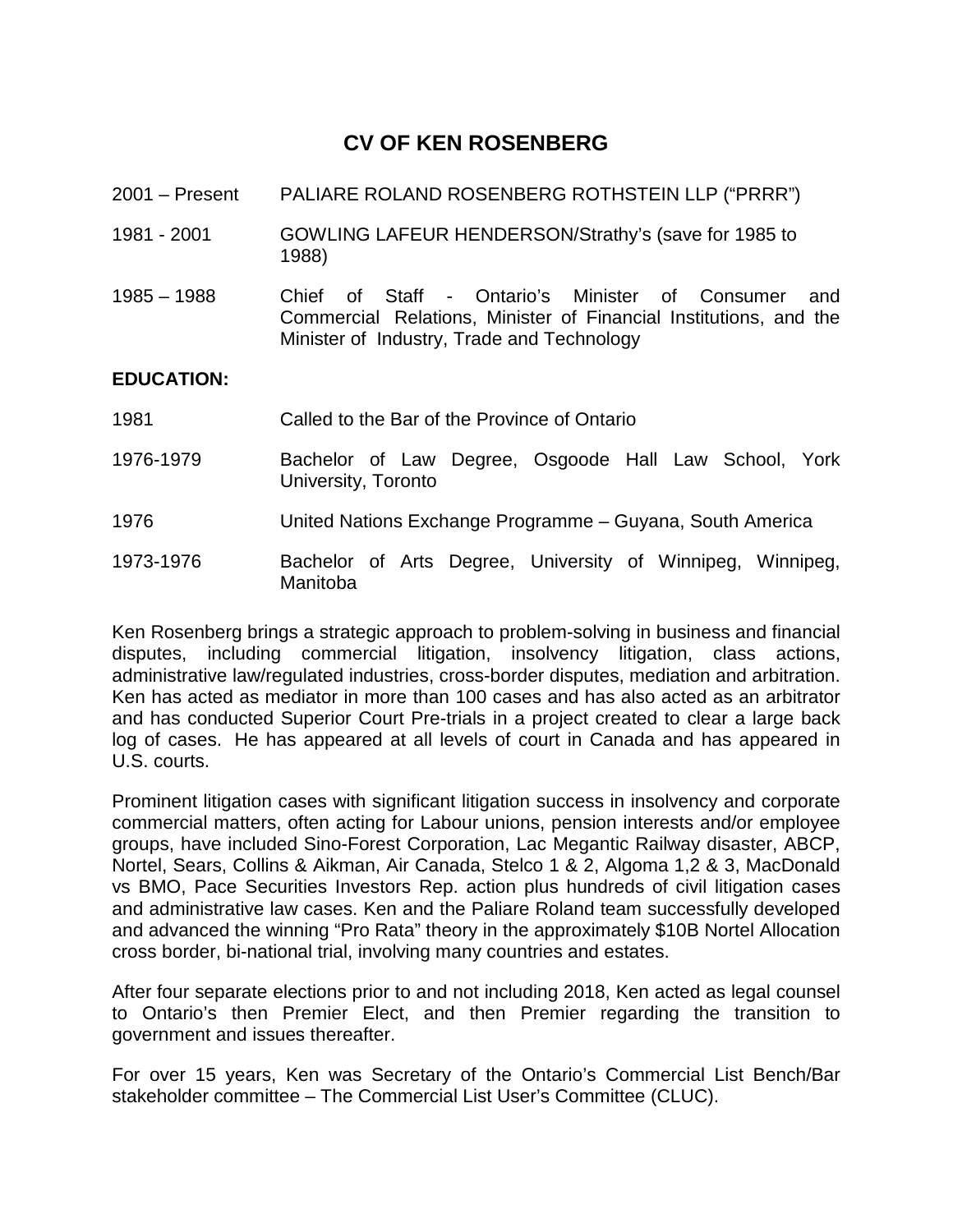Ken has been recognized as a leading advocate and litigator by Lexpert/ROB Magazine, Chambers Canada, Best Lawyers, Who's Who Legal, Martindale-Hubbell and more.

### **Mediation, Facilitation and Arbitration:**

The following highlights Ken's experience as a Mediator, Facilitator and Arbitrator over the last 30 plus years:

- (a) For two years, he was a guest lecturer at Harvard Law School's one-week intensive course in mediation and has also taught ADR at the University of Toronto Law School, University of Toronto Business School, Osgoode Hall Law School, York University's Business School, Queen's University and numerous professional development courses. He has also provided alternative dispute resolution training to Canadian and Foreign Judges and to Canadian and American Regulatory Tribunals and their members.
- (b) From the early 90s through to the present (2021), he has acted as a Facilitator and Mediator in more than 100 Ontario Energy Board (OEB) cases involving matters such as rates, facilities, market structure and market access, demand/supply management, landowner compensation, expropriation, gas storage, gas and electricity integration, and/or other operational issues. These cases range from small matters to multi-billion dollar cases involving up to or more than 25 private and public authority participants. Many negotiations are completed in one day or a few days but some negotiations have taken months to complete.
- (c) He has acted as a mediator in dozens of civil litigation/business disputes. In addition, he was appointed by the Ontario Superior Court of Justice as a Pre-Trial Settlement Officer and undertook pre-trial conferences.
- (d) He has conducted numerous arbitrations. Of note, In 2003/04, he was appointed as the sole Arbitrator, with no appeal, by two multinational forest companies operating in Northwestern Ontario to determine the price of Wood Fibre in Ontario's North West Region. This was the first ever price arbitration under the then Ontario Sustainable Forest Licence regulatory system.
- (e) In April of 1998, he completed an 8-month project as facilitator/mediator for the Recycling Council of Ontario involving over 600 Ontario's municipalities and over 100 businesses and public interest groups involved in Ontario's Blue Box Curbside Household Recycling Programme, which resulted in a report to Ontario's Minister of the Environment. Many of the recommendations were implemented by the Province.
- (f) In 1996/97, he was appointed as Independent Chair of the Ontario Energy Board's Working Group on Deregulation of the Natural Gas Monopoly Business in Ontario. After approximately 9 months of work and negotiations, a report was submitted by Ken and the Committee to the OEB regarding deregulating and re-